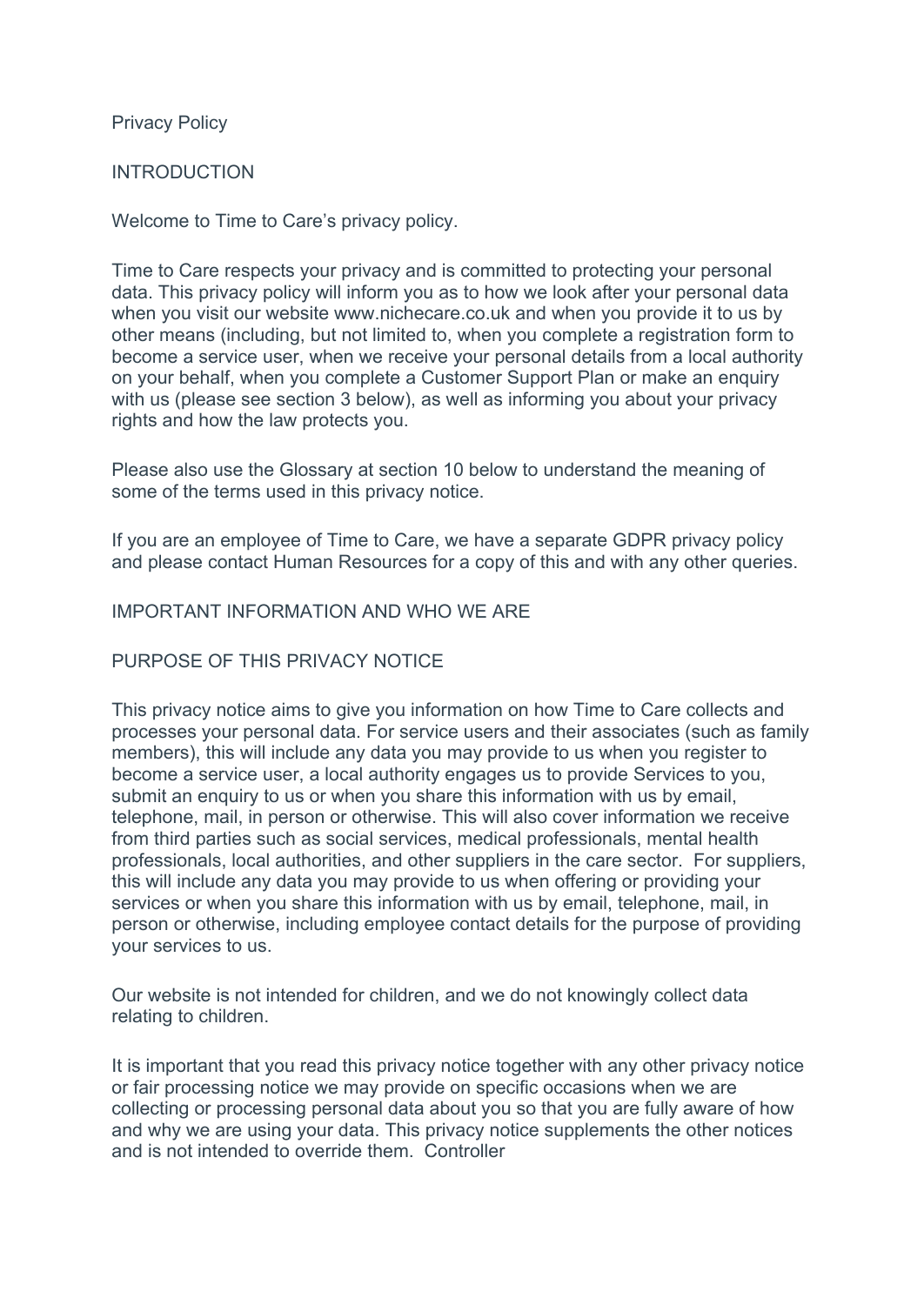Time to Care ('we', 'us' or 'our) is the controller and responsible for your personal data.

We have appointed a data privacy manager (DPM) who is responsible for overseeing questions in relation to this privacy notice. If you have any questions about this privacy notice, including any requests to exercise your legal rights (please see section 9 below), please contact the data privacy manager using the details set out below.

# CONTACT DETAILS

Full name of legal entity: Time to Care Services Limited (Company number:) 10079832

Name or title of data privacy manager: Wendy Ruston

Email address: Wendy@timetocareservices.co.uk

Telephone number: 01757 600664

CHANGES TO THE PRIVACY NOTICE AND YOUR DUTY TO INFORM US OF **CHANGES** 

This version was last updated on 17.08.2021 and historic versions can be obtained by contacting us.

It is important that the personal data we hold about you is accurate and current. Please keep us informed if your personal data changes during your relationship with us.

Third-party links

Our website may include links to third-party websites, plug-ins and applications. Clicking on those links or enabling those connections may allow third parties to collect or share data about you. We do not control these third-party websites and are not responsible for their privacy statements. When you leave our website, we encourage you to read the privacy notice of every website you visit.

# 2. THE DATA WE COLLECT ABOUT YOU

Personal data, or personal information, means any information about an individual from which that person can be identified. It does not include data where the identity has been removed (anonymous data).

We may collect, use, store and transfer different kinds of personal data about you which we have grouped together as follows: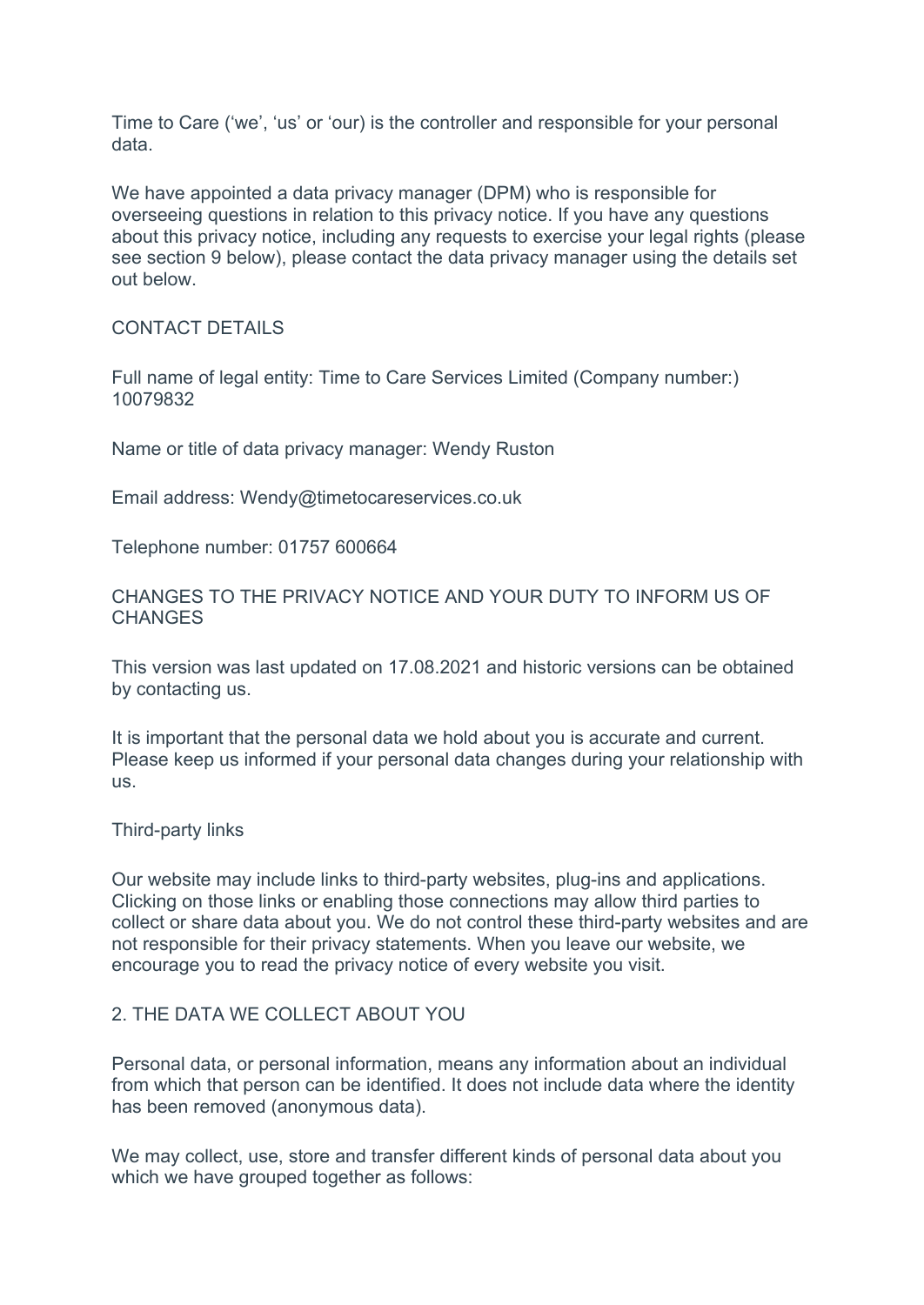Identity Data includes first name, last name, username or similar identifier, title, date of birth, gender and national insurance number.

Contact Data includes address, email address and telephone numbers.

Financial Data includes bank account and payment details.

Transaction Data includes details about payments to and from you and other details of services provided to you, namely care services.

Technical Data includes internet protocol (IP) address, your login data, browser type and version, time zone setting and location, browser plug-in types and versions, operating system and platform and other technology on the devices you use to access our website.

Profile Data includes number of visits to our Day Centre, referral information from local authorities, length of time as a service user, your interests, preferences, feedback and survey responses, references and referees, and other similar information.

Usage Data includes information about how you use our website and services.

Marketing and Communications Data includes your preferences in receiving marketing from us and our third parties and your communication preferences.

Criminal Convictions and Offences Data includes details about your criminal convictions and offences.

Special Categories of Personal Data includes details about your race or ethnicity, religious beliefs, sexual orientation, information about your health and medical conditions and genetic and biometric data.

We also collect, use and share Aggregated Data such as statistical or demographic data for any purpose. Aggregated Data may be derived from your personal data but is not considered personal data in law as this data does not directly or indirectly reveal your identity. For example, we may aggregate your Usage Data to calculate the percentage of users accessing a specific website feature. However, if we combine or connect Aggregated Data with your personal data so that it can directly or indirectly identify you, we treat the combined data as personal data which will be used in accordance with this privacy notice.

# PROFILING

Profiling is a form of automated processing of personal data consisting of the use of personal data to evaluate certain personal aspects relating to you, for example to analyse or predict aspects concerning that natural person's economic situation,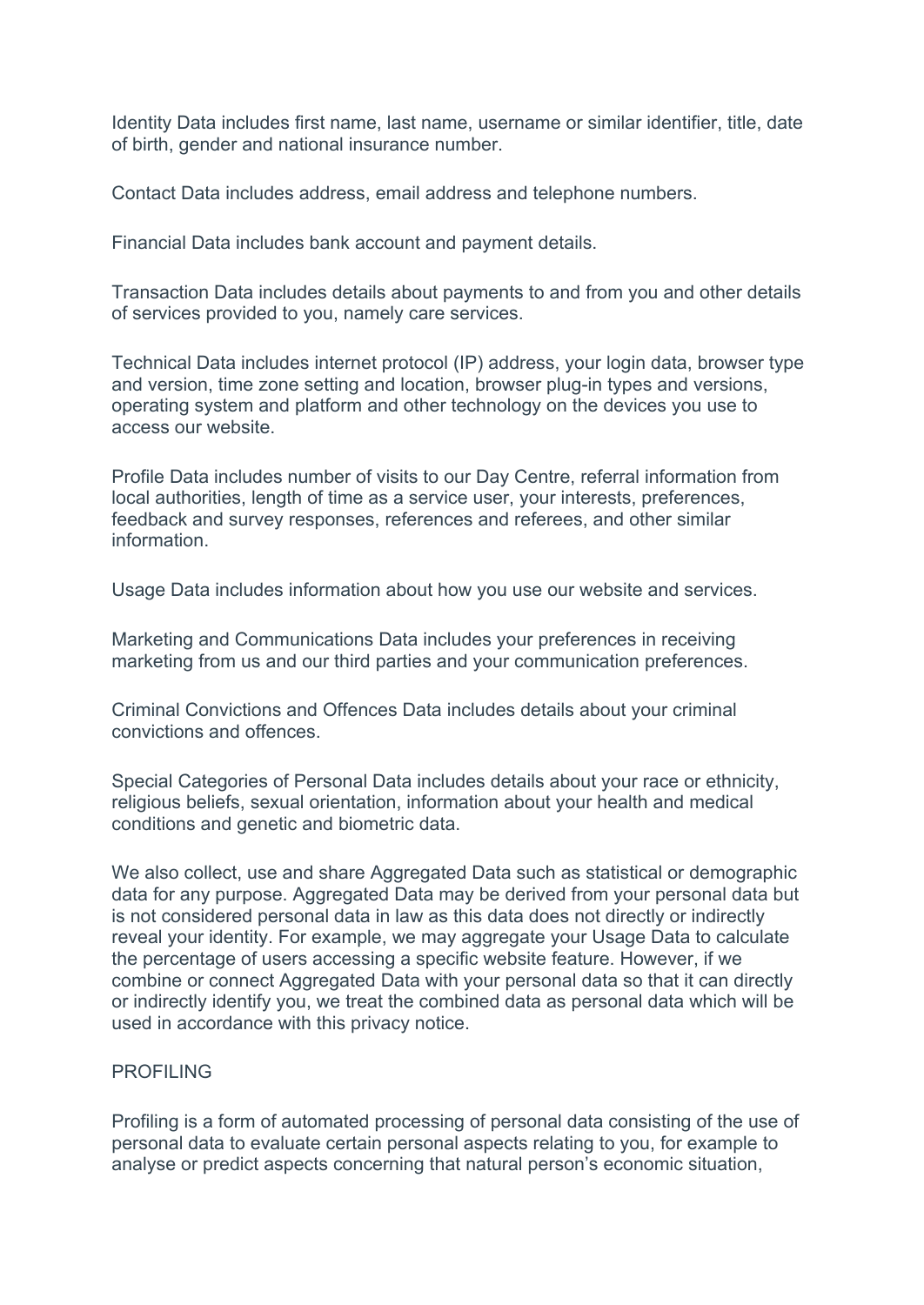health, personal preferences, interests, reliability, behaviour, location or movement. We use profiling software to understand you and your care needs better, to quide us in providing the best services to you.

Please note: we do not currently conduct profiling nor take automated decisions based on this profiling.

#### IF YOU FAIL TO PROVIDE PERSONAL DATA

Where we need to collect personal data by law, to provide services requested on your behalf, or under the terms of a contract we have with you; and you fail to provide that data when requested, we may not be able to perform the care services. In this case, we may be unable to provide the services you have requested but we will notify you if this is the case at the time.

# HOW IS YOUR PERSONAL DATA COLLECTED?

We use different methods to collect data from and about you including through:

Direct interactions. You may give us your Identity, Contact, Profile, Special Categories of Personal Data and Financial Data by filling in forms and the customer support plan, registering to become a service user, providing us with a copy of your medical records or by corresponding with us by post, phone, email or otherwise. This also includes personal data you may provide when you:

subscribe to our latest updates, opinions, interview, insights and more;

sign up for our events;

request marketing or information on our services to be sent to you;

enter a competition, promotion or survey; or give us some feedback.

Automated technologies or interactions. As you interact with our website, we may automatically collect Technical Data about your equipment, browsing actions and patterns. We collect this personal data by using cookies, server logs and other similar technologies. We may also receive Technical Data about you if you visit other websites employing our cookies. Please see our cookie policy provided in section 4 below for further details.

Third parties or publicly available sources. We may receive personal data about you from various third parties as set out below:

Technical Data from the following parties: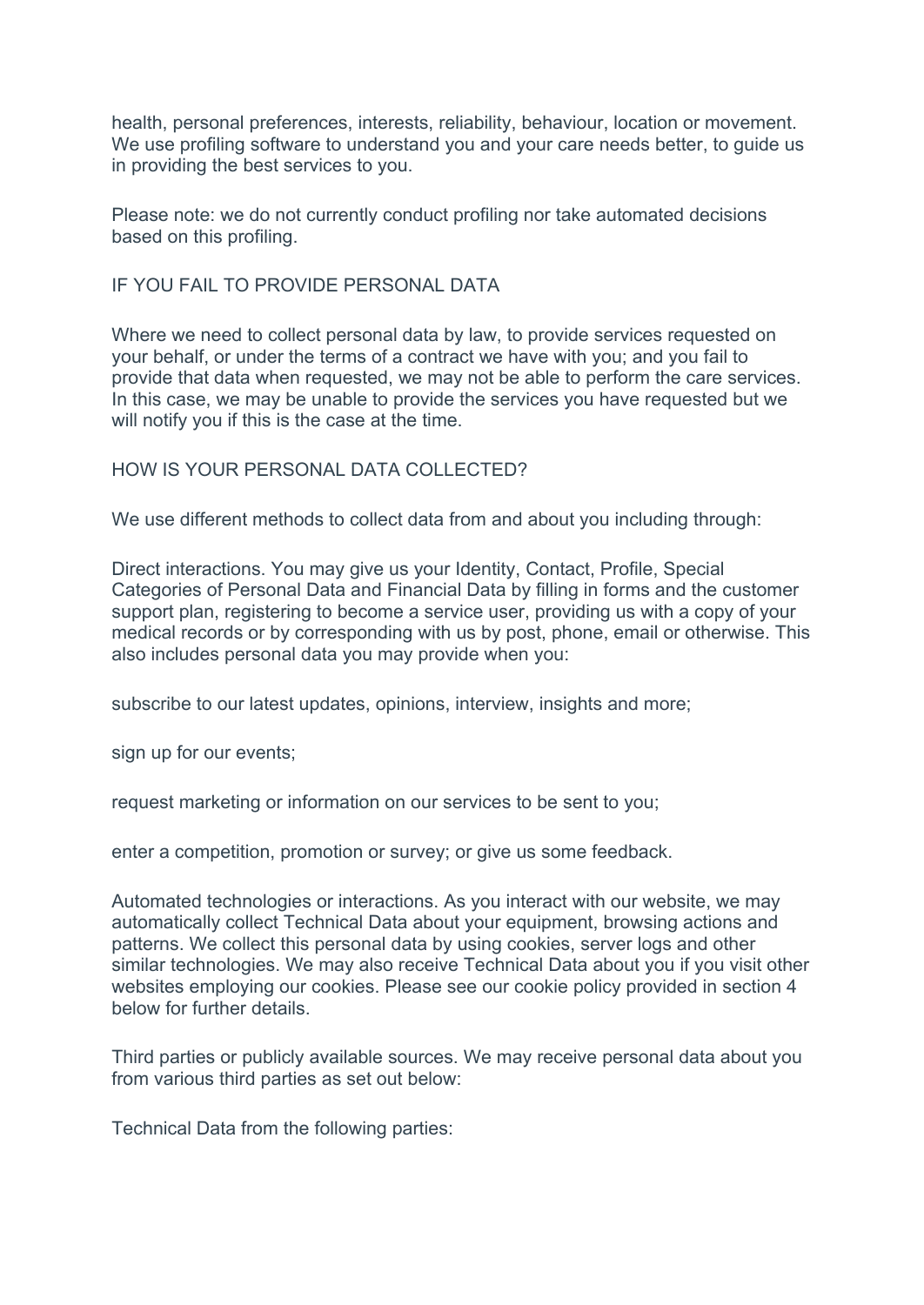analytics providers such as Google based outside the EU; and (b) search information providers based inside the EU.

Identity Contact and Profile Data from your reference or a referee.

For service users only:

identity and contact data, as well as special category data, from local authorities.

special category data from your doctor and other medical professionals.

For referees only: We may receive your Contact and Identity Data from our service users for the purposes of providing them with a reference in respect of their registration to become a service user.

#### SPECIAL CATEGORY DATA

We usually only collect the following Special Categories of Personal Data about you (this includes details about your race or ethnicity, religious or philosophical beliefs, sex life, sexual orientation, political opinions, trade union membership, information about your health and genetic and biometric data) and we will always obtain your explicit consent for any processing of this data unless we are required or permitted to do this by law. This may be particularly relevant for our service recipients and customers who become ill; in which case we may need to process data to protect your vital interests and you are incapable of providing consent at that time. In addition, because we provide health and social care services, we may also rely on this exemption when processing your Special Category Data as part of providing these services to you and where permitted by law.

1: Medical records and care information

As part of the care provided to service users it will in some circumstances be essential for us to liaise with medical professionals and care providers and discuss your care needs. We will obtain your separate consent at the time we need to do this, unless we have another legal basis or requirement to do so. In particular, if you are reasonably deemed at risk or in need of urgent or emergency medical care and are incapable of consenting (protecting your vital interests)

# 2: INFORMATION ABOUT CRIMINAL CONVICTIONS

In some circumstances we will process information about criminal convictions as part of our decision whether to accept you as a service user.

We have in place an appropriate policy document and safeguards which we are required by law to maintain when processing such data. We will also obtain your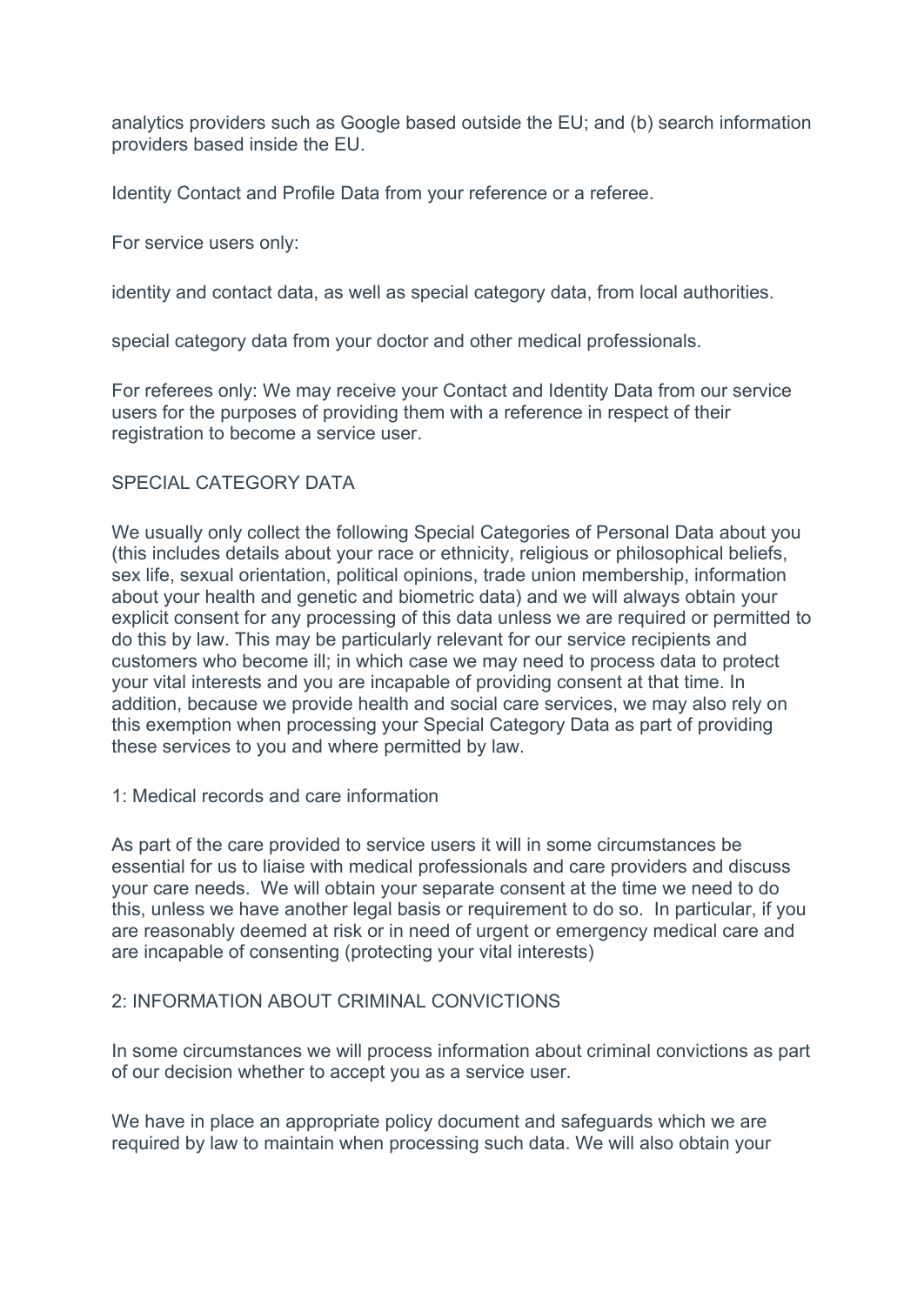consent before conducting any criminal record check or processing/sharing the results.

# 4. HOW WE USE YOUR PERSONAL DATA

We will only use your personal data when the law allows us to. Most commonly, we will use your personal data in the following circumstances:

Where it is necessary for our legitimate interests (including providing some of our services) and your interests and fundamental rights do not override those interests.

On the basis of consent for us to provide our services to you.

Where we need to perform the contract, we are about to enter into or have entered into with you.

Where we need to comply with a legal or regulatory obligation.

To a purchaser (or prospective purchaser) of any business or asset that we are (or are contemplating) selling.

To provide you with information on our services, where permitted by law or you have consented to this.

Where it is necessary to give medical care or treatment.

Please note: You have the right to withdraw consent at any time by contacting us.

PURPOSES FOR WHICH WE WILL USE YOUR PERSONAL DATA

We have set out below, in a table format, a description of all the ways we plan to use your personal data, and which of the legal bases we rely on to do so. We have also identified what our legitimate interests are where appropriate.

Note that we may process your personal data for more than one lawful ground depending on the specific purpose for which we are using your data. Please contact us if you need details about the specific legal ground we are relying on to process your personal data where more than one ground has been set out in the tables below.

Service users and their associates (such as family members):

For service users (including during the process of registering to be a service user), we may collect and process your personal data as follows: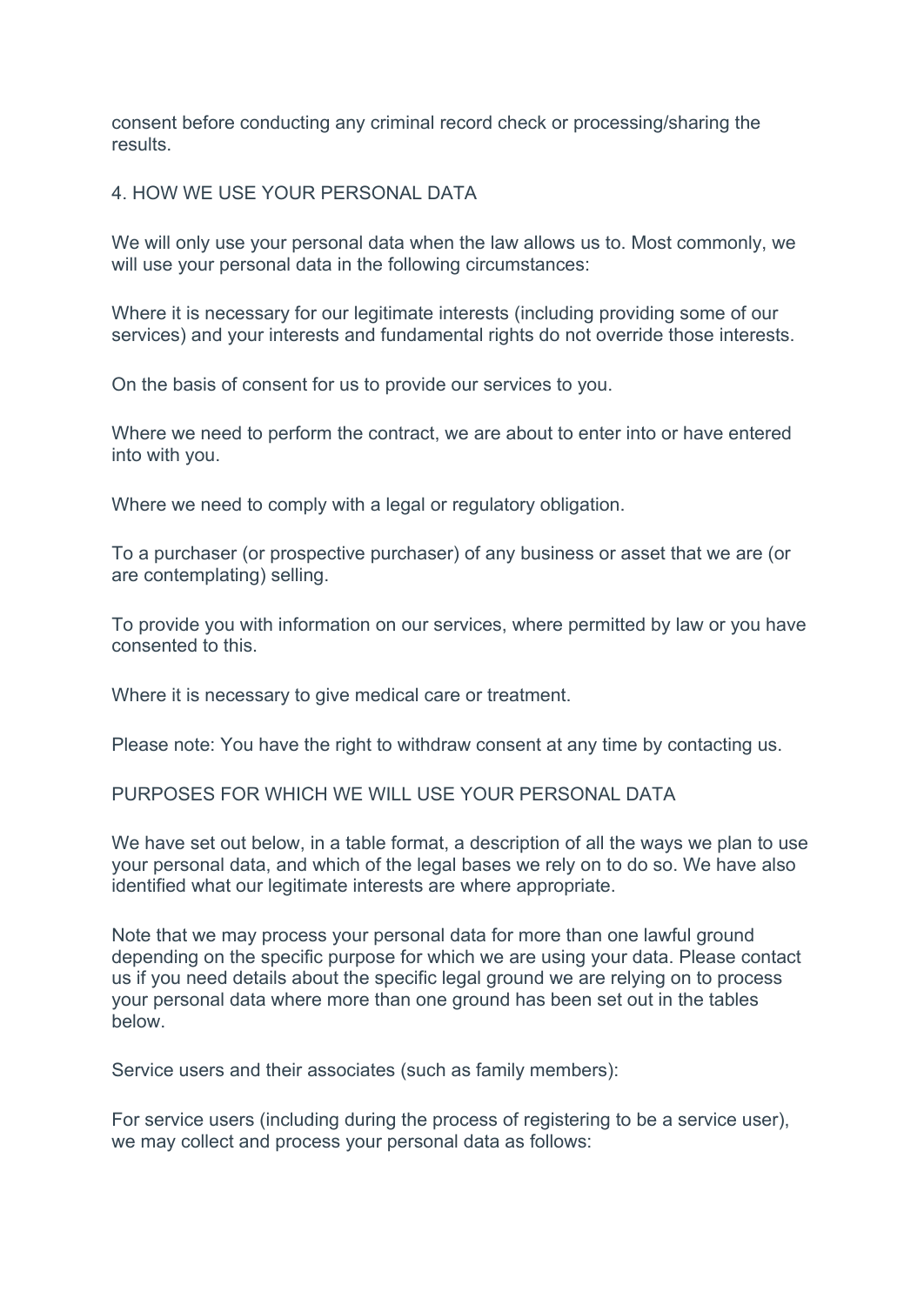Purpose/Activity

Type of data

Lawful basis for processing including basis of legitimate interest

To manage your application to become a service user and to register you with us as a service user

(a) Identity Data(b) Contact Data, (c) Profile Data, (d) Transaction Data(e) Special category data

(a) Necessary for our legitimate interest to provide our recruitment services to you, (b) On the basis of your explicit consent(c) Performance of a contract with you or your associates(d) As a part of providing medical care or treatment.

(Please Note: When you have been referred to us by a local authority, we rely on that authority to ensure they have a legal basis to share your personal data with us.)

To manage our relationship with you which will include:

(a) Notifying you about changes to our terms or privacy policy(b) Asking you to leave a review or feedback or take a survey

(a) Identity Data, (b) Contact Data, (c) Marketing and Communications Data

(a) Necessary to comply with a legal obligation

(b) Necessary for our legitimate interests (to keep our records updated and to study how candidates use our services)

(c) On the basis of your explicit consent

To carry out invoicing activities (a) Identity Data, (b) Contact Data, (c) Financial Data, (d) Transaction Data, (e) Marketing and Communications

- (a) Performance of a contract with you or your associates
- (b) Necessary for our legitimate interests (to recover fees and debts due to us)

To deliver relevant website content and advertisements to you and measure or understand the effectiveness of the advertising we serve to you

(a) Identity Data(b) Contact Data(c) Usage Data, (d) Marketing and Communications Data(e) Technical Data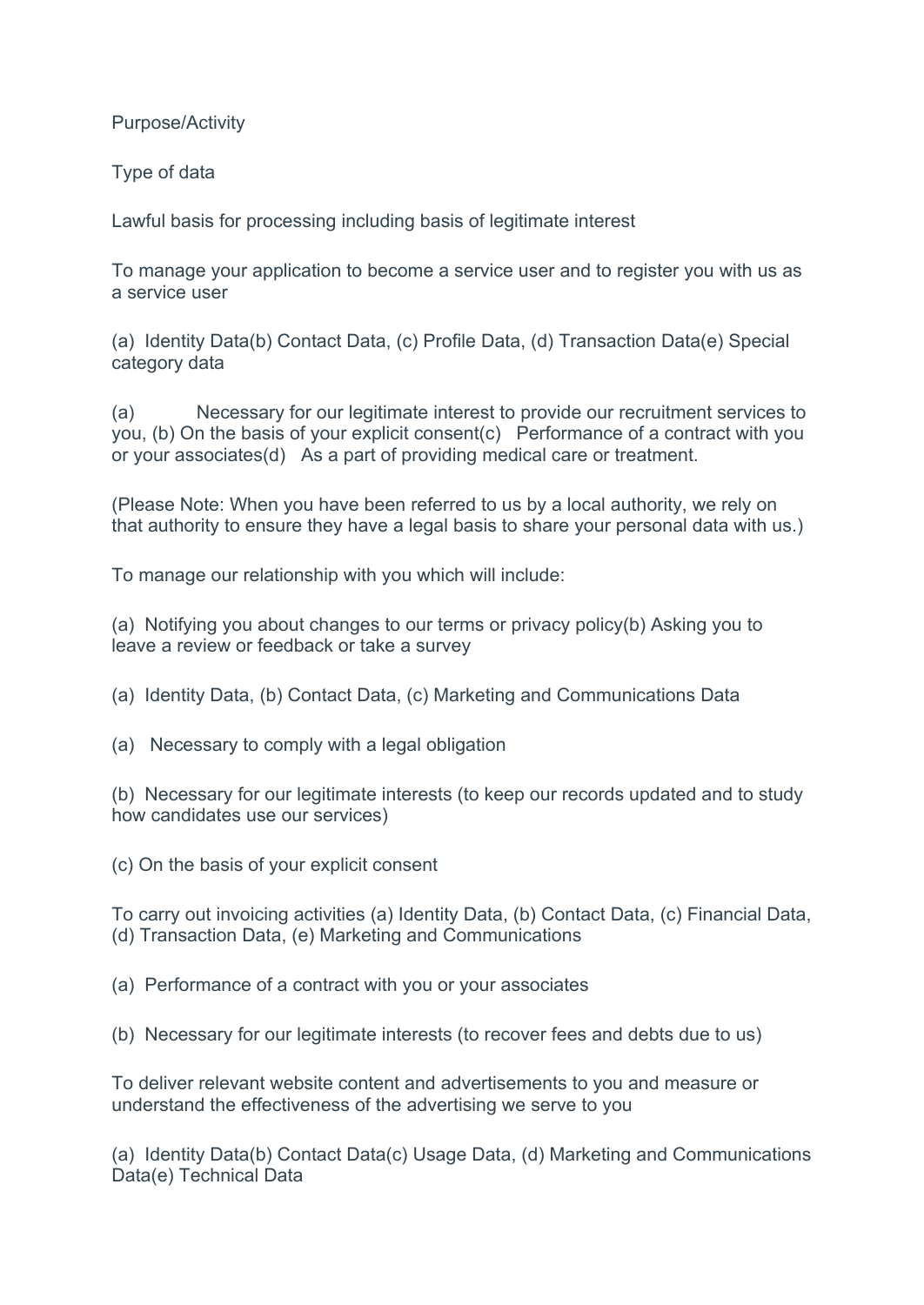Necessary for our legitimate interests (to study how service users and potential service users use our services, to develop them, to grow our business and to inform our marketing strategy)

To provide care services to you

(a) Identity Data, (b) Contact Data, (c) Profile Data(d) Usage Data(e) Marketing and Communications Data(f) Technical Data(g) Financial Data(h) Transaction Data

(a) Necessary for our legitimate interest to provide our care services to you (b) conducted on the basis of your explicit consent, (c) Performance of a contract with you or a family member, (d) on the basis of legal requirement on us, (e) to protect your vital interests and where you are incapable of giving consent.

To carry out financial or criminal background checks and ensure you are suitable to become a service user

(a) Identity Data, (b) Contact Data, (c) Financial Data, (d) Criminal Convictions and Offences Data, (e) Profile Data, (f) Special Categories of Personal Data.

(a) On the basis of your explicit consent, (b) Necessary to comply with a legal obligation

To make suggestions and recommendations to you about services that may be of interest to you

(a) Identity Data, (b) Contact Data, (c) Technical Data, (d) Usage Data

Necessary for our legitimate interests (to develop our services and grow our business)

To enable you to partake in a prize draw, competition or complete a survey

(a) Identity Data(b) Contact Data, (c) Profile Data, (d) Usage Data, (e) Marketing and

Communications Data

(a) Necessary for our legitimate interests (to study how service users and potential service users use our services, to develop them and grow our business)

(b) on the basis of your explicit consent, (c) Performance of a contract with you or your associates

To obtain equal opportunities and diversity information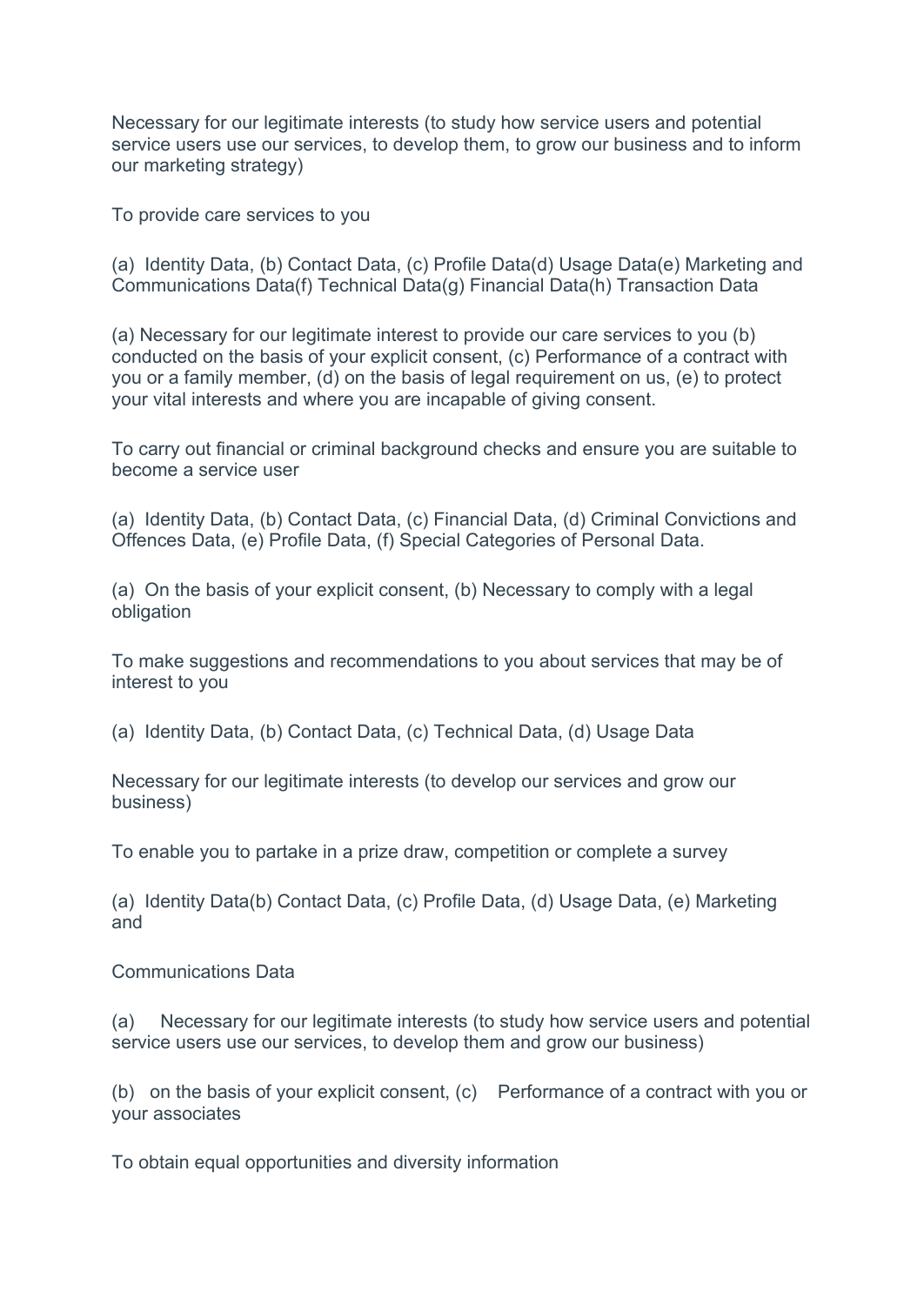(a) Special Categories of

Personal Data

(a) Necessary to comply with a legal obligation (i.e. equal opportunities) (b) on the basis of your explicit consent

To obtain and share information about your health and medical history

(a) Identity Data, (b) Contact Data, (c) Technical Data, (d) Usage Data, (e) Profile Data

(a) Necessary to comply with a legal obligation (i.e. equal opportunities) (b) on the basis of your explicit consent, (c) Performance of a contract with you, (d) Required to provide you with medical care or treatment and protect your vital interests.

Suppliers (including Local Authorities):

For suppliers and prospective suppliers, we may collect and process certain personal data about your organisation and individuals within your organisation as follows:

Purpose/Activity

Type of data

Lawful basis for processing including basis of legitimate interest

To register you with us as a supplier

(a) Identity Data, (b) Contact Data, (c) Financial Data, (c) Profile Data, (d) Transaction Data

(a) Necessary for our legitimate interest to manage the receipt of services from you (b) On the basis of your explicit consent

Website users:

For website users, we may collect and process your personal data as follows:

Purpose/Activity

Type of data

Lawful basis for processing including basis of legitimate interest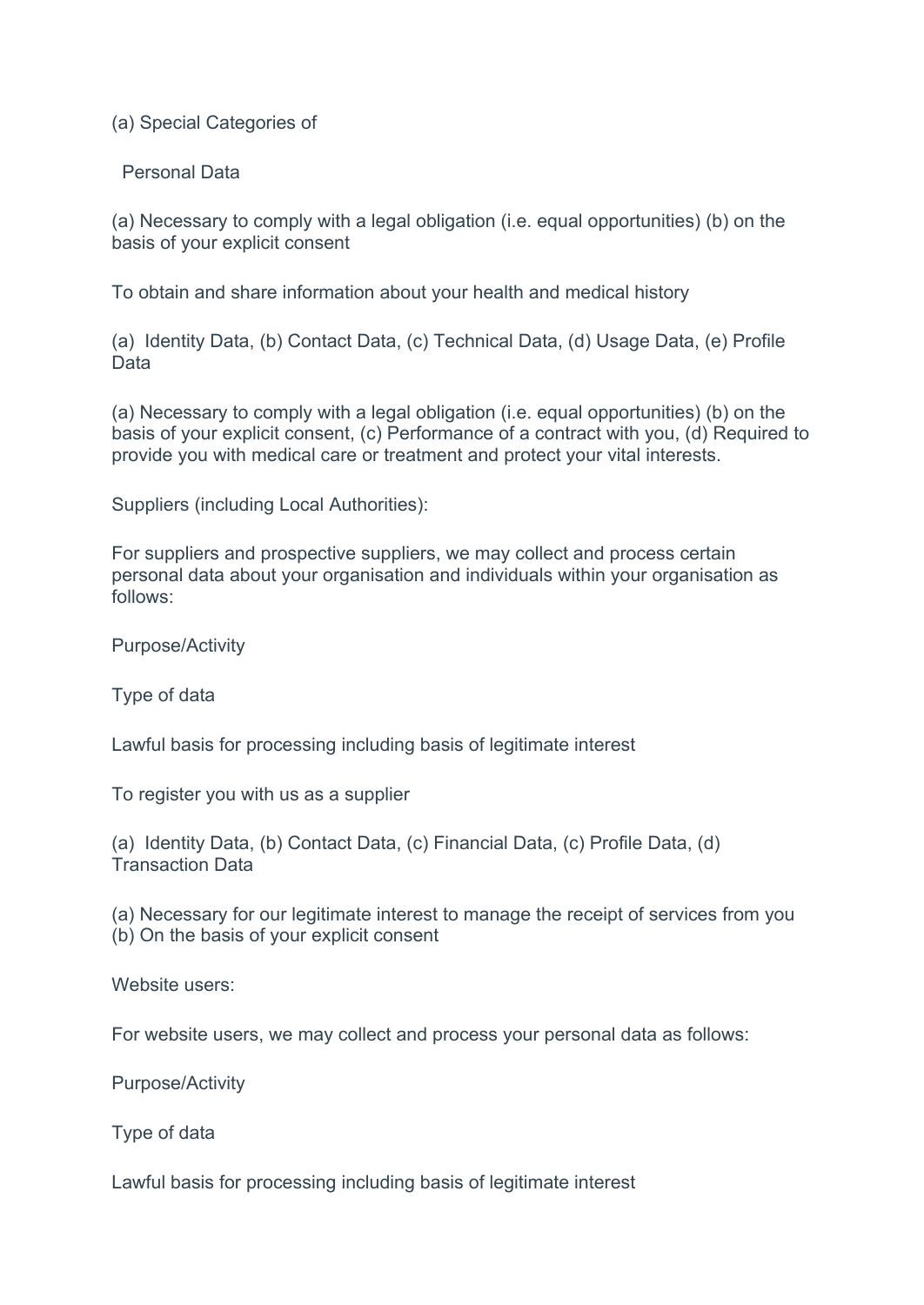To administer and protect our business (including troubleshooting, data analysis, testing, system maintenance, support, reporting and hosting of data)

# Technical Data

(a) Necessary for our legitimate interests (for running our business, provision of administration and IT services, network security, to prevent fraud and in the context of a business reorganisation or group restructuring exercise)

(b) Necessary to comply with a legal obligation

To deliver relevant website content and advertisements to you and

(a) Usage Data,

Necessary for our legitimate interests (to study how individuals use our website, to

measure or understand the effectiveness of the advertising we serve to you

(b) Marketing and Communications Data

(c) Technical Data develop it, to grow our business and to inform our marketing strategy

To use data analytics to improve our website, services, marketing, customer relationships and experiences

(a) Technical Data, (b) Usage Data

Necessary for our legitimate interests (to define types of customers for our services, to keep our website updated and relevant, to develop our business and to inform our marketing strategy)

To make suggestions and recommendations to you about services that may be of interest to you

(a) Identity Data, (b) Contact Data, (c) Technical Data, (d) Usage Data, (e) Profile Data

Necessary for our legitimate interests (to develop our services and grow our business)

**Marketing** 

We do not currently directly market to individuals.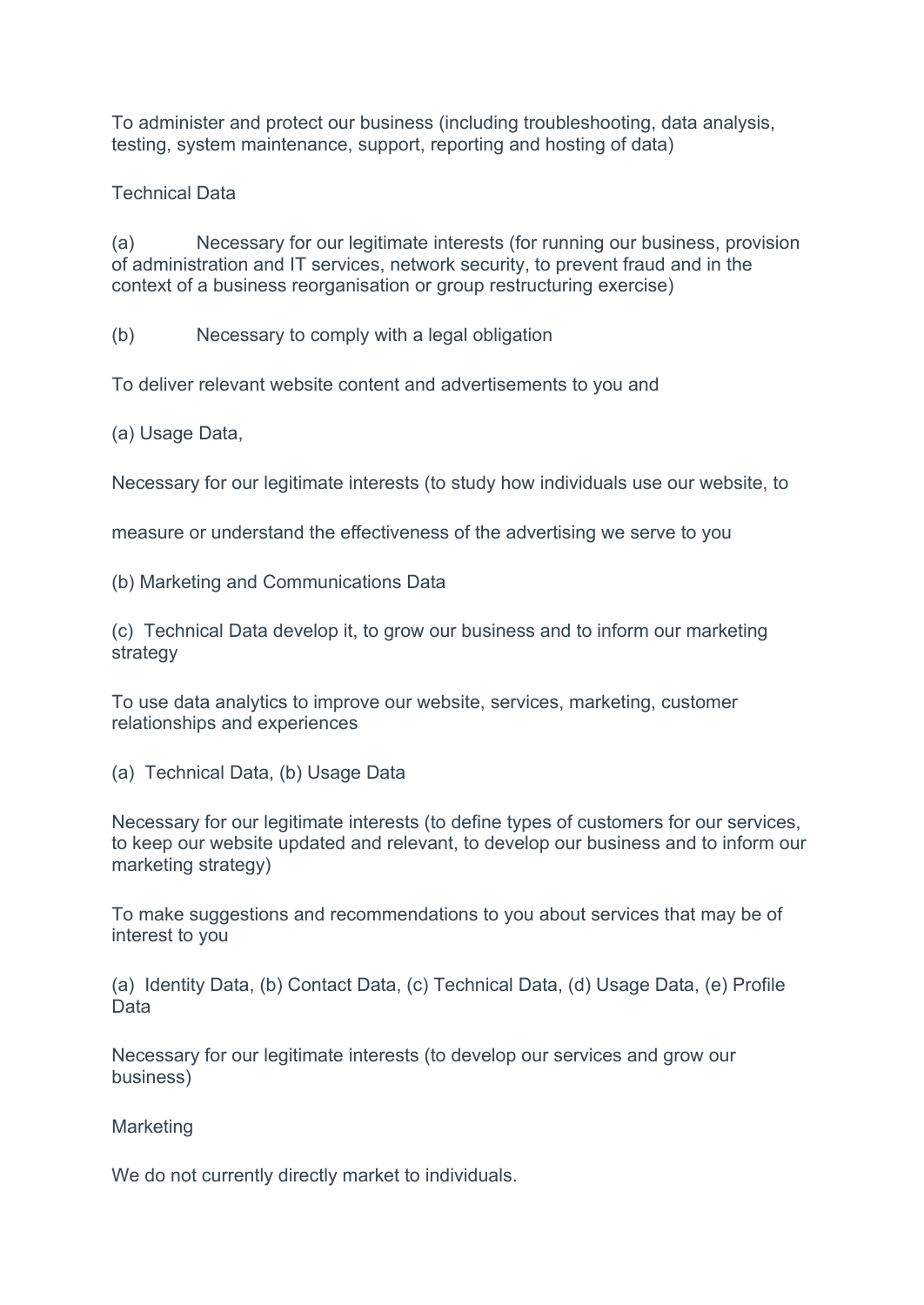# Third-party marketing

We do not share your personal data with third parties for marketing purposes.

# SUPPLIERS AND ORGANISATIONS

As part of running our business and within our legitimate interests, we may try and engage with you as a new supplier or client partner, to see if we would benefit from working together in future. If we do this, we will always ensure you are happy to continue as well as providing details of our intention, ensuring this Policy is available and giving you the opportunity to unsubscribe. This may also be the case for local authorities, when not responding to contract and tender processes.

# OPTING OUT

In the event we send any marketing communications (which is not usual practice for us), you can ask us to stop sending you marketing messages at any time by contacting us. Where you opt out of receiving these marketing messages, this will not apply to personal data provided to us as a result of a service purchase or registering with us as a service recipient.

# **COOKIES**

#### What's a cookie?

A "cookie" is a piece of information that is stored on your computer's hard drive and which records your navigation of a website so that, when you revisit that website, it can present tailored options based on the information stored about your last visit. Cookies can also be used to analyse traffic and for advertising and marketing purposes. Cookies are used by nearly all websites and do not harm your system. If you want to check or change what types of cookies you accept, this can usually be altered within your browser settings.

#### How do we use cookies?

We use cookies to distinguish you from other users of our website. This helps us to provide you with a good experience when you browse our website and also allows us to improve our website. By continuing to browse this website, you are agreeing to our use of cookies.

#### Cookies are either:

Session cookies: these are only stored on your computer during your web session and are automatically deleted when you close your browser – they usually store an anonymous session ID allowing you to browse a website without having to log in to each page but they do not collect any information from your computer; or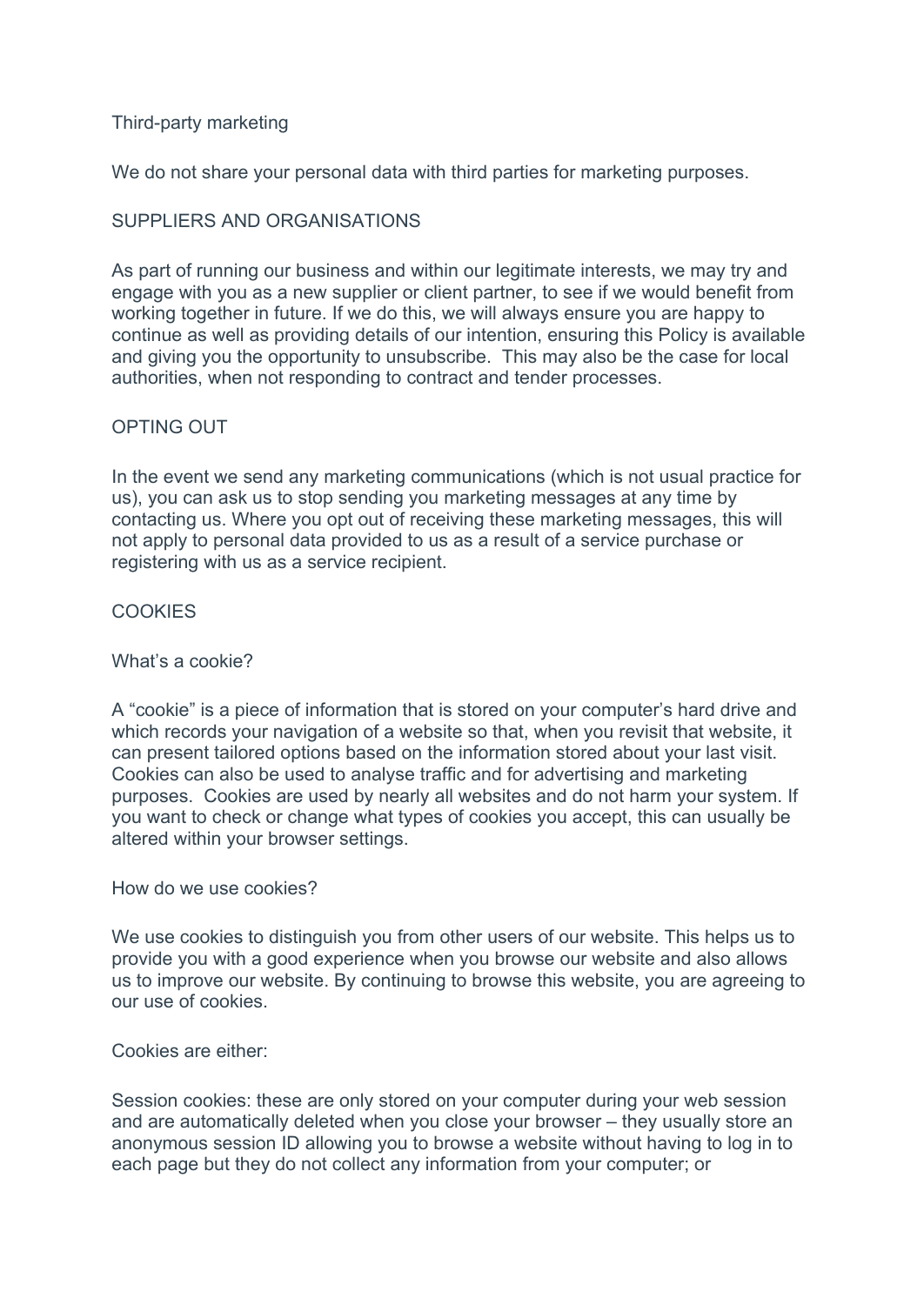Persistent cookies: a persistent cookie is stored as a file on your computer, and it remains there when you close your web browser. The cookie can be read by the websites that created it when you visit that website again. We may use persistent cookies for Google Analytics and for personalisation (see below).

Cookies can also be categorised as follows:

Strictly necessary cookies: These cookies are essential to enable you to use our website effectively, such as when registering on our website, and therefore cannot be turned off. Without these cookies, the services available to you on our website cannot be provided. These cookies do not gather information about you that could be used for marketing or remembering where you have been on the internet.

Performance cookies: These cookies enable us to monitor and improve the performance of our website. For example, they allow us to count visits, identify traffic sources and see which parts of the website are most popular.

Functionality cookies: These cookies allow our website to remember choices you make (such as your username, language or the region you are in) and provide enhanced features. For instance, we may be able to provide you with news or updates relevant to the services you use. These cookies can also be used to remember changes you have made to text size, font and other parts of web pages that you can customise. They may also be used to provide services you have requested such as viewing a video or commenting on a blog. The information these cookies collect is usually anonymised.

Personalisation cookies: These cookies help us to provide our services specific to you. These cookies are persistent (for as long as you are registered with us) and mean that when you log in or return to our website, you may see information similar to that you have previously browsed.

# CHANGE OF PURPOSE

We will only use your personal data for the purposes for which we collected it, unless we reasonably consider that we need to use it for another reason and that reason is compatible with the original purpose. If you wish to get an explanation as to how the processing for the new purpose is compatible with the original purpose, please contact us.

If we need to use your personal data for an unrelated purpose, we will notify you and we will explain the legal basis which allows us to do so.

Please note that we may process your personal data without your knowledge or consent, in compliance with the above rules, where this is required or permitted by law.

# 5. DISCLOSURES OF YOUR PERSONAL DATA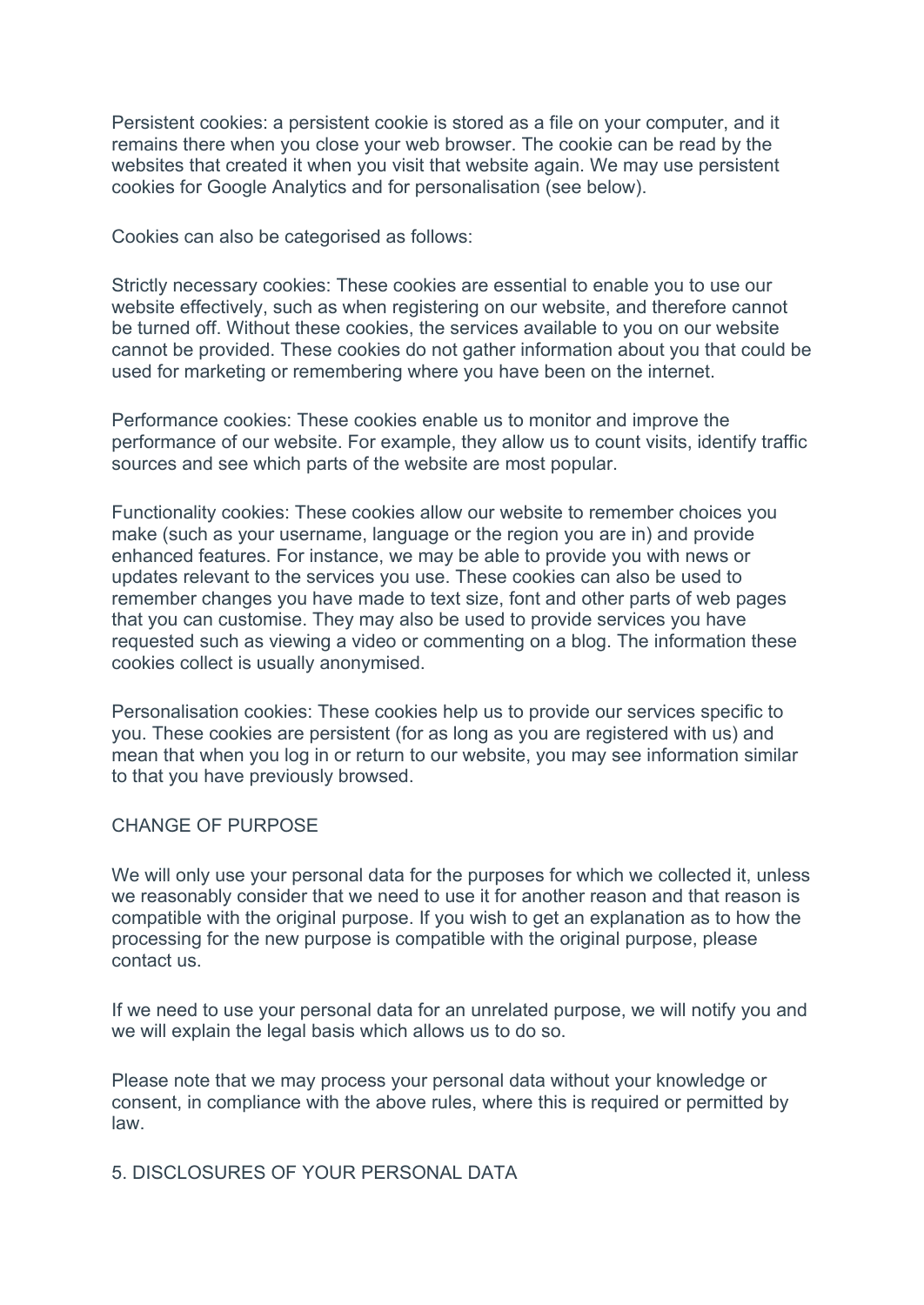We may have to share your personal data with the parties set out below for the purposes set out in the tables in paragraph 4 above.

Internal third parties such as, our employees or officers who are based in the United Kingdom and provide IT and/or system administration services.

External third parties such as:

specialist IT support, suppliers and sub-contractors for the performance of our website and for our software, mobile phones, computers, laptops and other IT systems;

local authorities and other clients;

professional advisers including lawyers, bankers, accountants and insurers who provide consultancy, banking, legal, insurance and accounting services;

HM Revenue & Customs, regulators and other authorities who require reporting or processing activities in certain circumstances;

Our suppliers;

Individual referrers who know you and believe you may be suitable to receive services from us;

Medical professionals and third party care providers.

Third parties to whom we may choose to sell, transfer, or merge parts of our business or our assets. Alternatively, we may seek to acquire other businesses or merge with them. If a change happens to our business, then the new owners may use your personal data in the same way as set out in this privacy notice. We require all third parties to respect the security of your personal data and to treat it in accordance with the law. We do not allow our third party service providers to use your personal data for their own purposes and only permit them to process your personal data for specified purposes and in accordance with our instructions.

# 6. INTERNATIONAL TRANSFERS

We do not transfer your personal data outside the European Economic Area (EEA) directly as part of providing our services. In the event we outsource or obtain any services from outside the EEA and this involves sharing personal data, we will ensure countries to which we may transfer your personal data outside of the EEA either have an adequate level of protection for personal data by the European Commission or we have ensured that adequate safeguards are in place, for example Privacy Shield or specific contracts approved by the European Commission which give personal data the same protection it has in Europe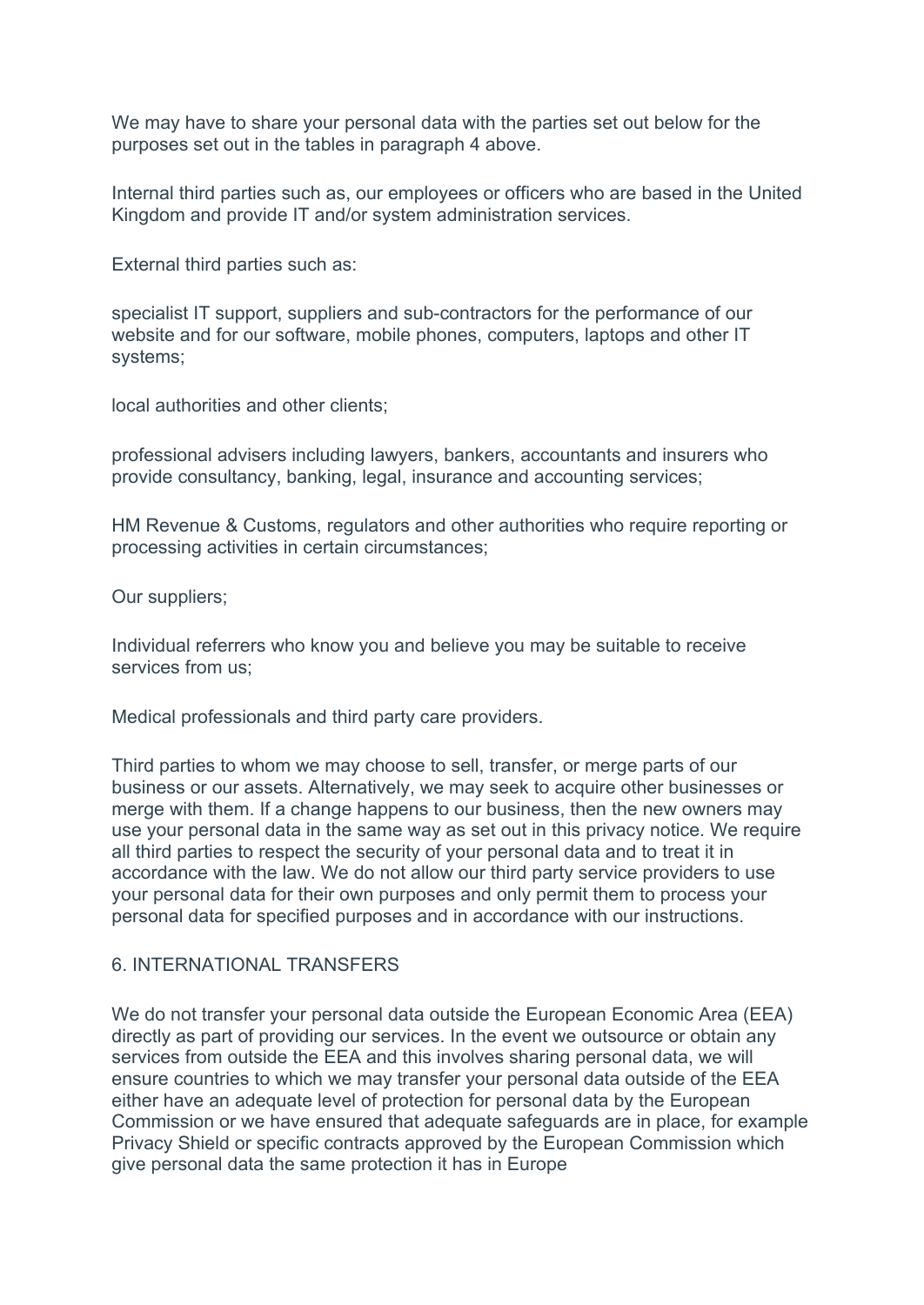However, our employees and officers will also be able to access emails and our IT systems whilst outside the EEA, in the course of their employment. This does mean that your personal data is accessible whilst outside the EU, however, we have assessed the risk and ensured adequate safeguards are in place.

# 7. DATA SECURITY

We have put in place appropriate security measures to prevent your personal data from being accidentally lost, used or accessed in an unauthorised way, altered or disclosed. In addition, we limit access to your personal data to those employees, agents, contractors and other third parties who have a business need to know. They will only process your personal data on our instructions, and they are subject to a duty of confidentiality.

We have put in place procedures to deal with any suspected personal data breach and will notify you and any applicable regulator of a breach where we are legally required to do so.

# 8. DATA RETENTION

How long will you use my personal data for?

We will only retain your personal data for as long as necessary to fulfil the purposes we collected it for, including for the purposes of satisfying any legal, accounting, contractual and/or reporting requirements.

To determine the appropriate retention period for personal data, we consider the amount, nature, and sensitivity of the personal data, the potential risk of harm from unauthorised use or disclosure of your personal data, the purposes for which we process your personal data and whether we can achieve those purposes through other means, and the applicable legal requirements.

We will usually keep data for a maximum of 6 years and for full details of our retention strategy you can request it by contacting us.

In some circumstances you can ask us to delete your data: see Request erasure below for further information.

In some circumstances we may anonymise your personal data (so that it can no longer be associated with you) for research or statistical purposes in which case we may use this information indefinitely without further notice to you.

# 9. YOUR LEGAL RIGHTS

Under certain circumstances, you have rights under data protection laws in relation to your personal data as follows: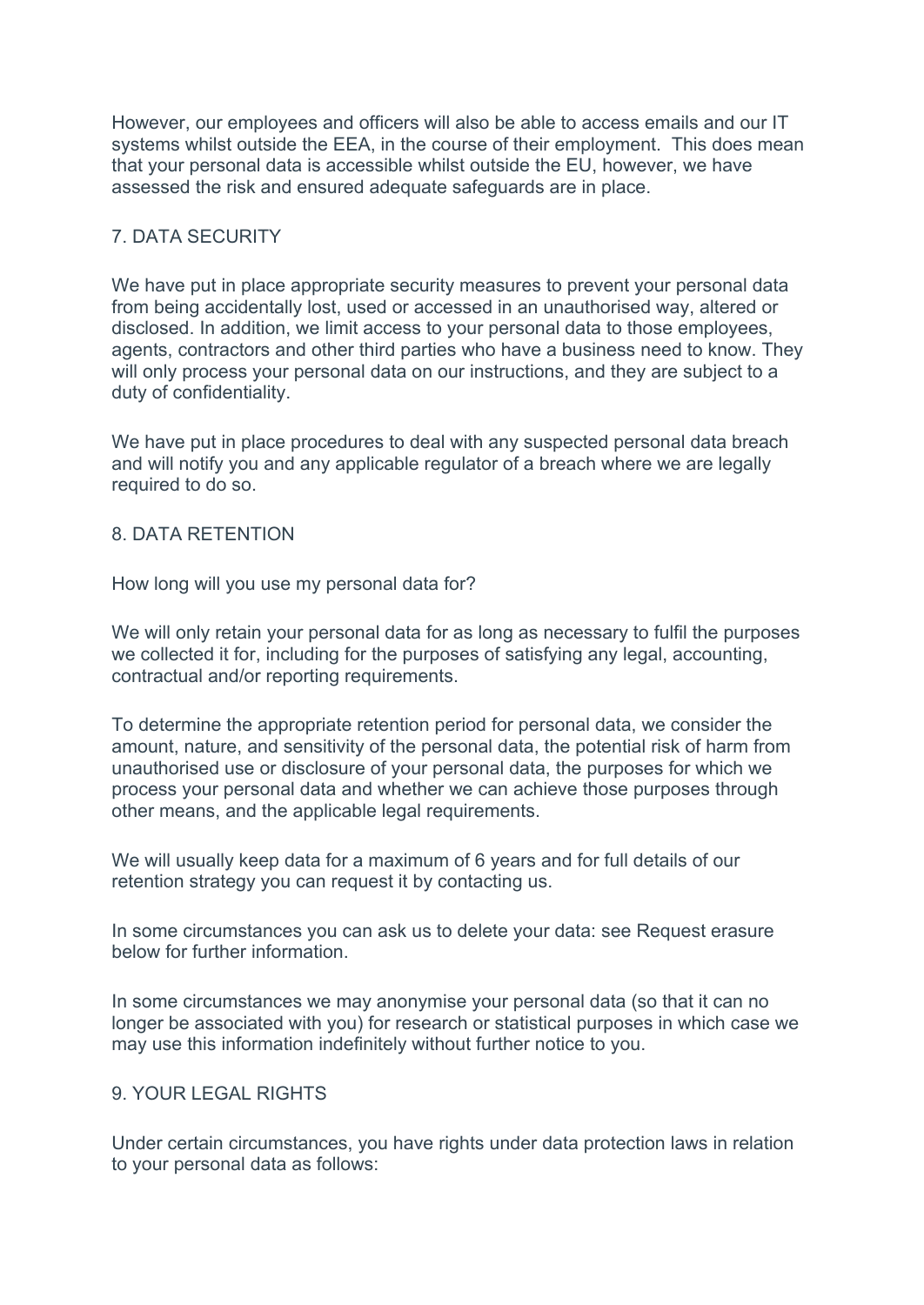Request access to your personal data (commonly known as a "data subject access request"). This enables you to receive a copy of the personal data we hold about you and to check that we are lawfully processing it.

Request correction of the personal data that we hold about you. This enables you to have any incomplete or inaccurate data we hold about you corrected, though we may need to verify the accuracy of the new data you provide to us.

Request erasure of your personal data. This enables you to ask us to delete or remove personal data where there is no good reason for us continuing to process it. You also have the right to ask us to delete or remove your personal data where you have successfully exercised your right to object to processing (see below), where we may have processed your information unlawfully or where we are required to erase your personal data to comply with local law. Note, however, that we may not always be able to comply with your request of erasure for specific legal reasons which will be notified to you, if applicable, at the time of your request.

Object to processing of your personal data where we are relying on a legitimate interest (or those of a third party) and there is something about your particular situation which makes you want to object to processing on this ground as you feel it impacts on your fundamental rights and freedoms. You also have the right to object where we are processing your personal data for direct marketing purposes. In some cases, we may demonstrate that we have compelling legitimate grounds to process your information which override your rights and freedoms.

Request restriction of processing of your personal data. This enables you to ask us to suspend the processing of your personal data in the following scenarios: (a) if you want us to establish the data's accuracy; (b) where our use of the data is unlawful but you do not want us to erase it; (c) where you need us to hold the data even if we no longer require it as you need it to establish, exercise or defend legal claims; or (d) you have objected to our use of your data but we need to verify whether we have overriding legitimate grounds to use it.

Request the transfer of your personal data to you or to a third party. We will provide to you, or a third party you have chosen, your personal data in a structured, commonly used, machine-readable format. Note that this right only applies to automated information which you initially provided consent for us to use or where we used the information to perform a contract with you.

Withdraw consent at any time where we are relying on consent to process your personal data. However, this will not affect the lawfulness of any processing carried out before you withdraw your consent. If you withdraw your consent, we may not be able to provide certain services to you. We will advise you if this is the case at the time you withdraw your consent.

If you wish to exercise any of the rights set out above, please contact us.

RIGHT TO COMPLAIN